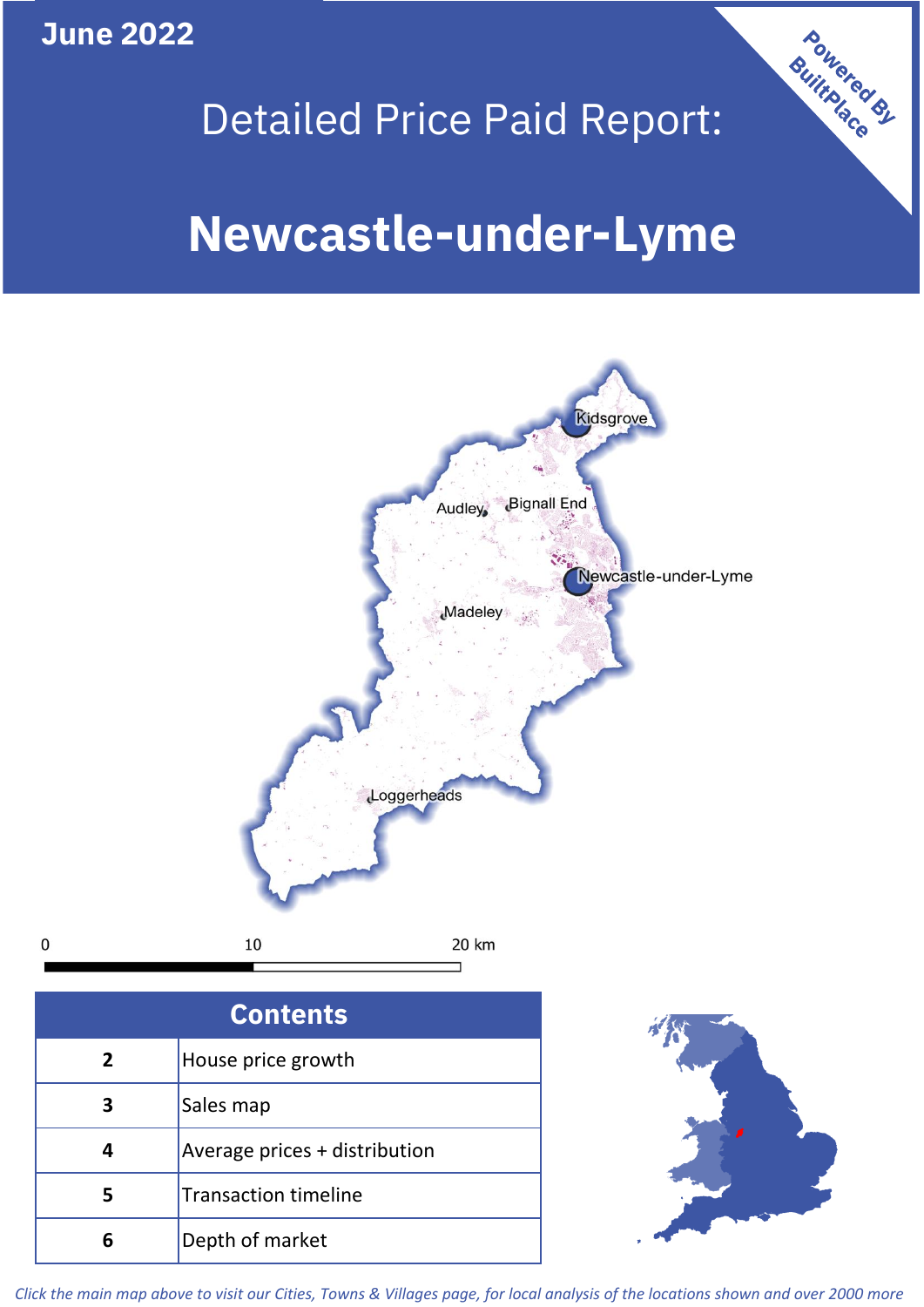### **Headline Data**

|                     | <b>Current level</b> | 3 month | <b>Annual</b> | 5 year  | 10 year |
|---------------------|----------------------|---------|---------------|---------|---------|
| <b>House prices</b> | £190,183             | 4.3%    | 11.6%         | 33.7%   | 57.3%   |
| <b>Transactions</b> | 1,884                | $-9.9%$ | 13.4%         | $-8.4%$ | 42.6%   |

## **House Price Growth (April 2022 data)**

#### *Annual Change in House Prices*



House prices in Newcastle-under-Lyme grew by 11.6% in the 12 months to April 2022 (based on 3-month smoothed data). By comparison national house prices grew by 10.7% and prices in the West Midlands grew by 10.9% over the same period.

Newcastle-under-Lyme house prices are now 35.1% above their previous peak in 2007, compared to +45.8% for the West Midlands and +52.9% across England.



#### *Year-To-Date Change in House Prices, December to April*

Local prices have grown by 5.3% in 2022 so far, compared to growth of 1.8% over the same period last year.

#### *Source: OS OpenData; UK House Price Index (Contains HM Land Registry data © Crown copyright)*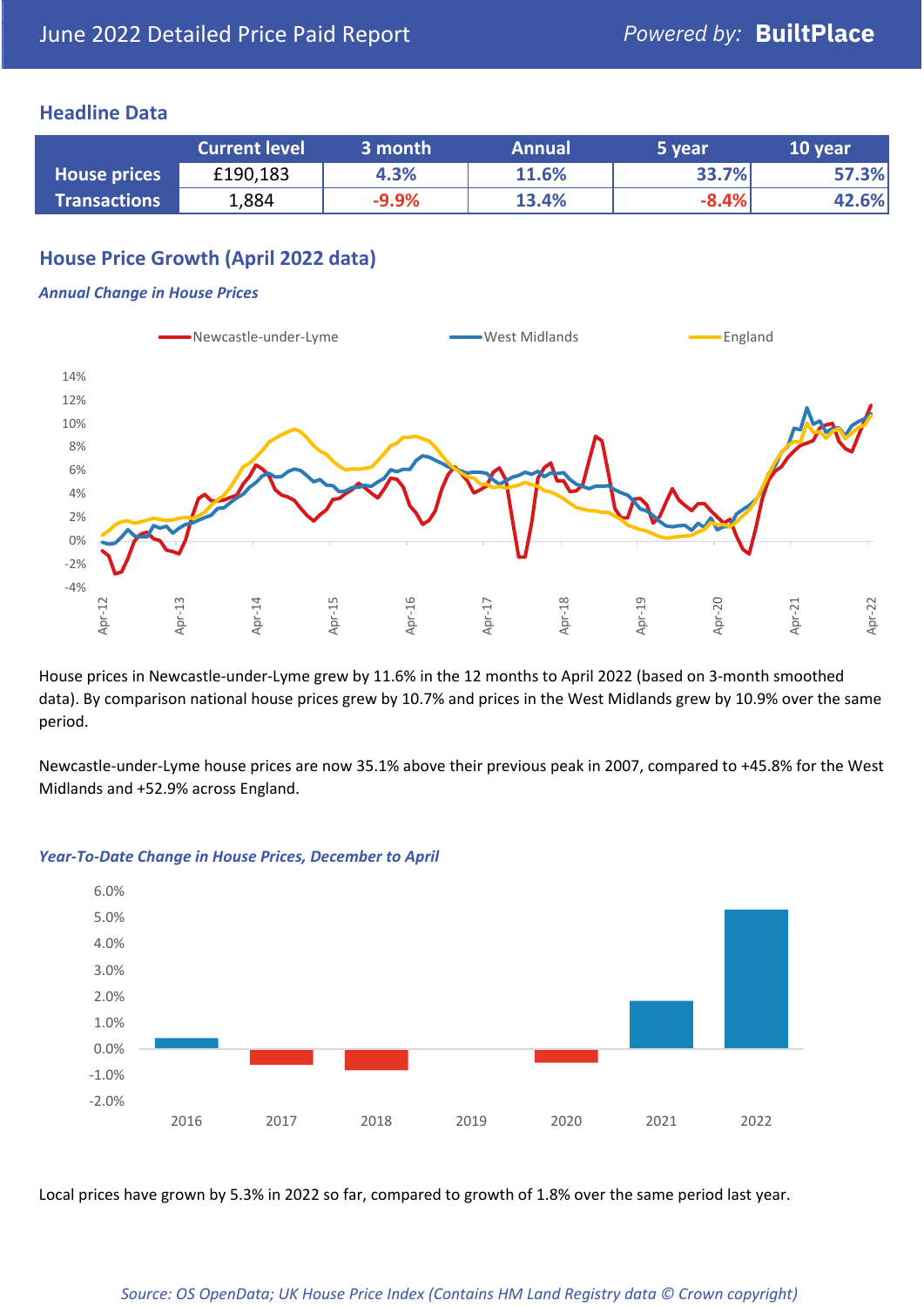# **House Price Map**

### *12 months to April 2022*



*Each point is one postcode, coloured by the average value relative to all sales in this local authority (price bands are LA-specific quintiles).*

# **Map Key**

| Min      | Max      |                            |
|----------|----------|----------------------------|
| Up to    | £112,000 | 1st quintile / lowest 20%  |
| £112,000 | £143,000 | 2nd quintile               |
| £143,000 | £178,000 | 3rd quintile               |
| £178,000 | £254,000 | 4th quintile               |
| £254,000 | and over | 5th quintile / highest 20% |
|          |          |                            |

## *Source: OS OpenData; UK House Price Index (Contains HM Land Registry data © Crown copyright)*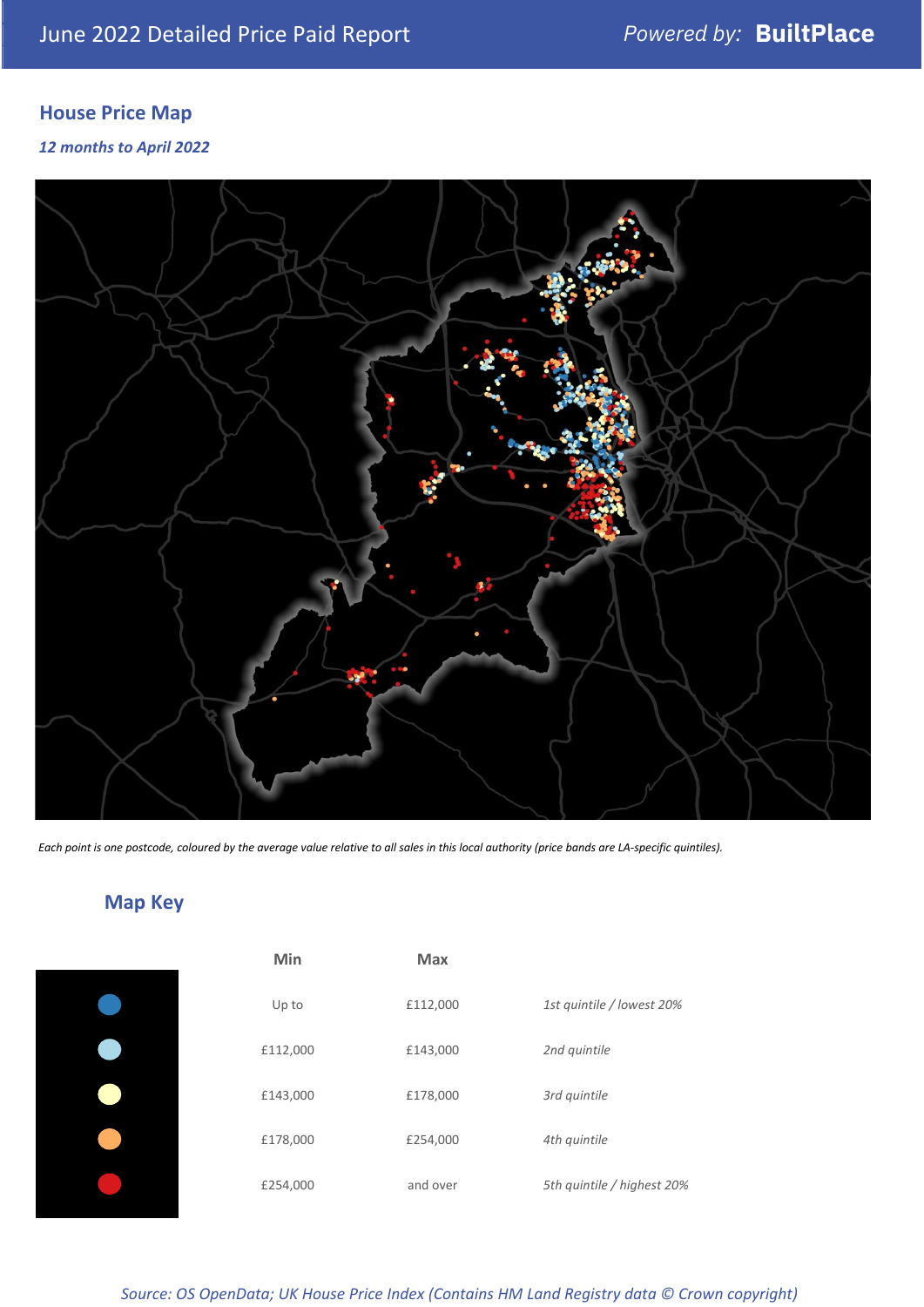## **Average House Price by Property Type**

#### *12 months to April 2022*



|                 | <b>New</b>           | <b>Second hand</b> |  |
|-----------------|----------------------|--------------------|--|
| <b>Flat</b>     | No recorded<br>sales | £85,670            |  |
| <b>Terraced</b> | No recorded<br>sales | £124,815           |  |
| Semi-detached   | £271,996             | £172,063           |  |
| <b>Detached</b> | £431,108             | £298,303           |  |

## **House Price Distribution by Year**

*All properties, by price band and calendar year (2020 = year to date)*

|                    | 1997 | 2002 | 2007 | 2012 | 2017 | 2019 | 2020 |
|--------------------|------|------|------|------|------|------|------|
| <b>Under £100k</b> | 91%  | 78%  | 27%  | 33%  | 31%  | 15%  | 11%  |
| £100-200k          | 8%   | 18%  | 60%  | 51%  | 49%  | 53%  | 58%  |
| E200-300k          | 1%   | 3%   | 9%   | 12%  | 13%  | 18%  | 19%  |
| £300-400k          | 0%   | 1%   | 3%   | 3%   | 4%   | 8%   | 7%   |
| £400-500k          | 0%   | 0%   | 1%   | 1%   | 1%   | 4%   | 3%   |
| <b>£500k-1m</b>    | 0%   | 0%   | 0%   | 0%   | 1%   | 2%   | 2%   |
| £1-2m              | 0%   | 0%   | 0%   | 0%   | 0%   | 0%   | 0%   |
| <b>Over £2m</b>    | 0%   | 0%   | 0%   | 0%   | 0%   | 0%   | 0%   |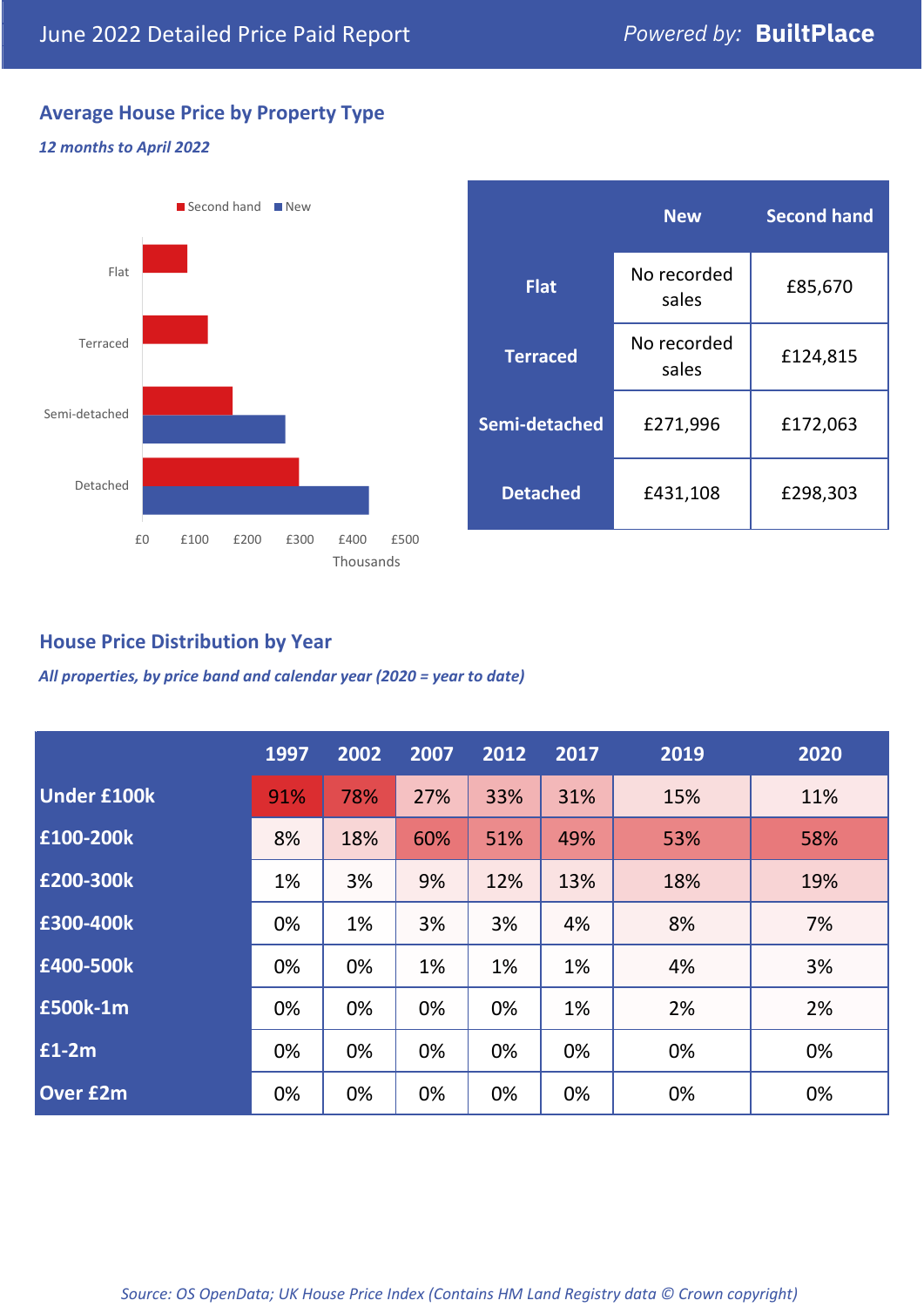## **Transactions (February 2022 data)**

*Annual Transactions, Indexed (2001-05 average = 100)*



There were 1,884 transactions in Newcastle-under-Lyme during the 12 months to February 2022. This is 83% of the average from 2001-05 and suggests activity is below pre-downturn levels.

Transactions in Newcastle-under-Lyme have fallen by 3.2% since 2014, compared to changes of -4.1% for West Midlands and -7.7% for England.



#### *Cash and New Build Sales as % of Total, by Year*

*Note: The data on this page EXCLUDES transactions identified as transfers under a power of sale/repossessions, buy-to-lets (where they can be identified by a mortgage), and transfers to non-private individuals - i.e. it comprises only Land Registry 'A' data.*